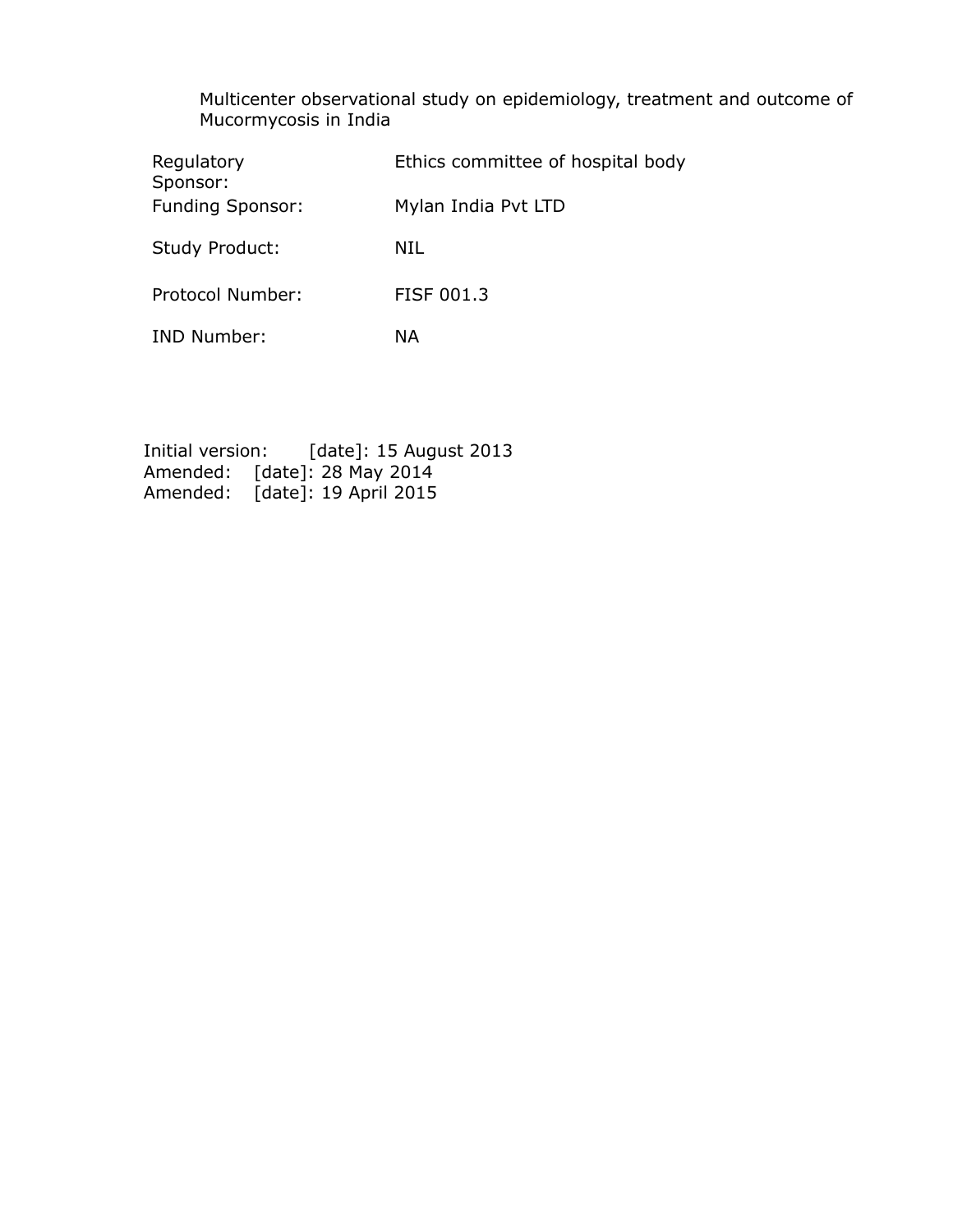## L-AMB: Liposomal Amphotericin B ABDC: Amphotericin B Deoxycholate CI: Confidence Interval OS: Overall survivalStudy Summary

| <b>Title</b>                                    | Multicenter observational study on epidemiology,<br>treatment and outcome of Mucormycosis in India                                                                                      |
|-------------------------------------------------|-----------------------------------------------------------------------------------------------------------------------------------------------------------------------------------------|
| <b>Short Title</b>                              | Description of epidemiology, treatment practice and<br>outcome of mucomycosis in India                                                                                                  |
| Protocol<br>Number                              | <b>FISF 001.3</b>                                                                                                                                                                       |
| Phase                                           | IV                                                                                                                                                                                      |
| Methodolog<br>v.                                | Observational study                                                                                                                                                                     |
| Study<br>Duration                               | 1 years                                                                                                                                                                                 |
| Study<br>Center(s)                              | Multi-center.                                                                                                                                                                           |
|                                                 | Primary:<br>- To describe the epidemiology, diagnosis,<br>treatment practices and outcome of mucormycosis<br>in India                                                                   |
| Objectives                                      | Secondary:<br>Sites involved in mucormycosis<br>Underlying disease and risk factors for<br>mucormycosis<br>Spectrum of agents causing mucormycosis<br>mode of diagnosis of mucormycosis |
| Number of<br>Subjects                           | At least 300                                                                                                                                                                            |
| Diagnosis<br>and Main<br>Inclusion<br>Criteria  | Proven and probable cases of mucormycosis                                                                                                                                               |
| Study<br>Product,<br>Dose,<br>Route,<br>Regimen | No study product will be used as it is only<br>observational study                                                                                                                      |
| Duration of<br>administrati<br>on               | not applicable                                                                                                                                                                          |
| Reference<br>therapy                            | Not applicable                                                                                                                                                                          |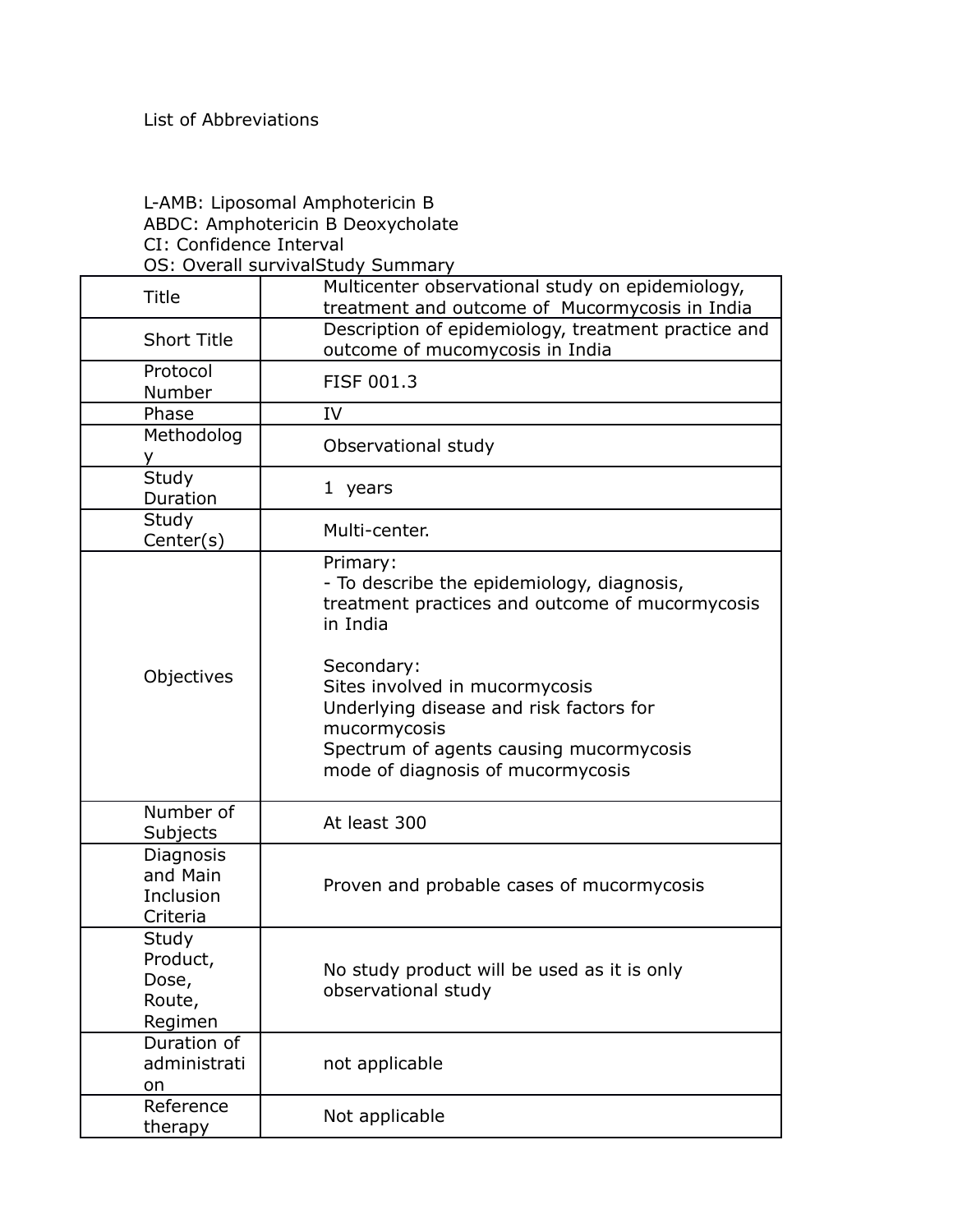Study Purpose: To describe the epidemiology, diagnosis, treatment practices and outcome of mucormycosis

How the study would help? The findings from this study will provide evidence on epidemiology, outcomes associated with current management strategies for mucormycosis and inform the development of future optimal management strategies for patients with mucormycosis.

Critical issues & risk: There is no risk to the patients from this study as this is only observational study and no intervention is intended.

## Introduction

Mucormycosis is a life threatening angio-invasive fungal infection generally occurring in immunocompromised individuals. In recent years the incidence has increased globally and alarmingly in India especially in patients with uncontrolled diabetes. Mucormycosis is associated with very high morbidity and mortality. Mortality can be reduced with increased awareness of the disease, and aggressive medical and surgical intervention. Among antifungal drugs, amphotericin B and its lipid preparations are used primary therapy and posaconazole as salvage therapy. Isavulconazole is a recent addition in the list of antimucor agents. This drug is approved by FDA in March 2015. However, this drug is not available in Indian market. Among amphotericin B and its lipid preparation, liposomal amphotericin B is recommended for treatment of mucormycosis due to its low toxicity and efficacy over other lipid preparations in animal models. Amphotericin B deoxycholate, though toxic, is commonly used in India to treat cases of mucormycosis due to cost constraints. Newer iron chelators like deferasirox was found to be efficacious in combination with liposomal amphotericin B compared to monotherapy in animal experiments. However, the only clinical trial DEFEAT study showed contrary result. The DEFEAT study was criticized due to the imbalance of the two arms of the study. Deferasirox has been used occasionally of-label in Indian patients. From Hinduja Hospital, Mumbai a study on seven patients reported better outcome when deferasirox was combined with amphotericin B. In animal experiments the combination of echinocandins and liposomal amphotericin B had demonstrated better outcome. However, no RCT is conducted yet to evaluate this combination. In India very few centers follow any guideline for managing patients with invasive mucormycosis. Moreover, it is not strongly recommended by any International center on optimum therapy - what drug, what duration, how to monitor therapy against mucormycosis. Though few case series of mucormycosis are published from India, multiple gaps in knowledge exist regarding epidemiology, diagnosis and management of the disease in this country. It is therefore proposed to conduct this multicentric observational study in India to evaluate epidemiology, mode of diagnosis, management practices and outcome in patients with mucormycosis.

Study Objectives Primary: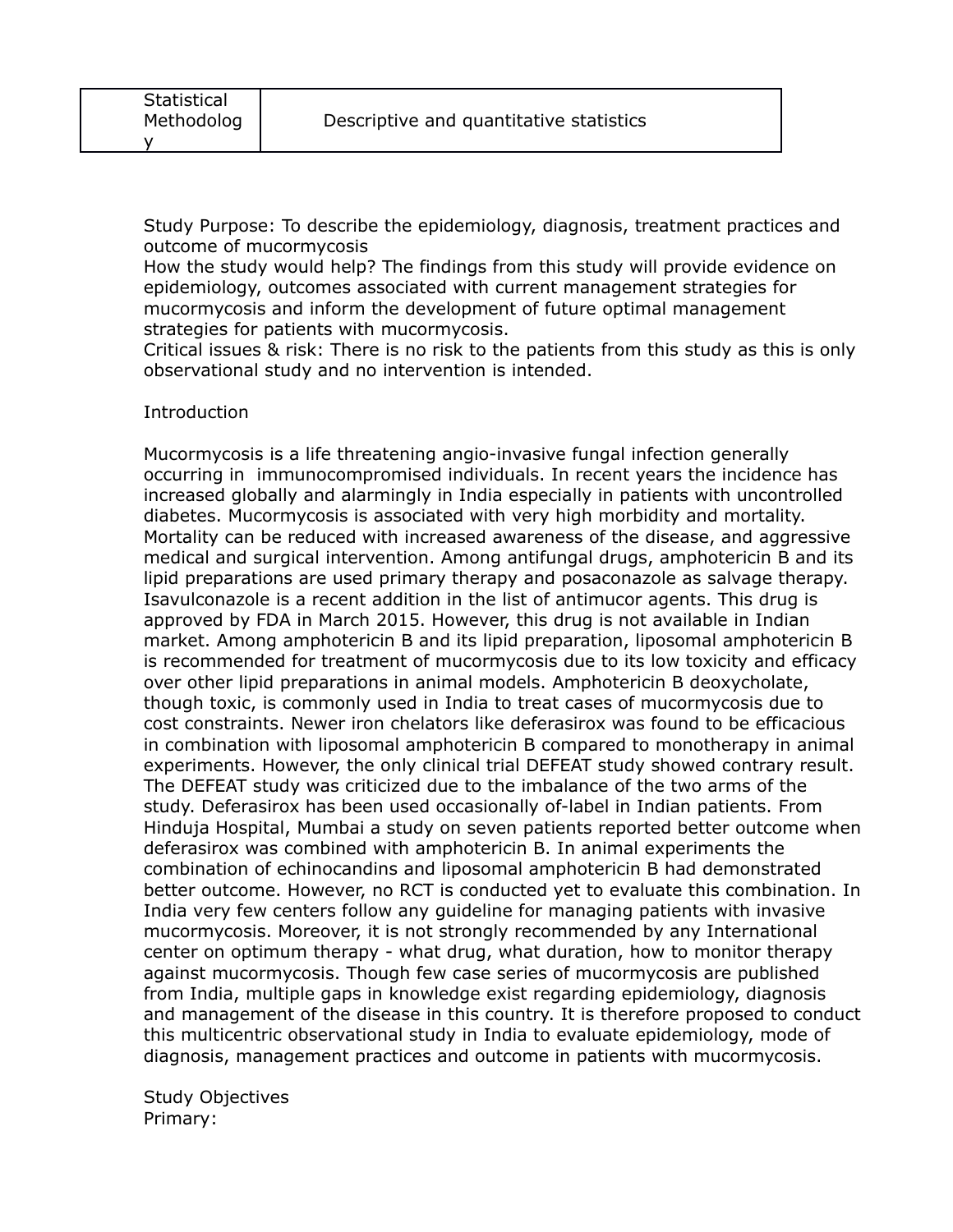- To describe the epidemiology, diagnosis, treatment practices and outcome of mucormycosis in India

Secondary: Sites involved in mucormycosis Underlying disease and risk factors for mucormycosis Spectrum of agents causing mucormycosis mode of diagnosis of mucormycosis

Methods: Observation chart review Study Sites: We have assembled a network of health center across India called Mucormycosis Study Network (MSN), which consists of 17 centers across the country. Listed in Appendix 1.

Study design: We propose to conduct a single arm prospective observational study.

## Inclusion criteria:

All consecutive patients regardless of age with a confirmed diagnosis mucormycosis through HPE & /or culture will be enrolled in this study. All probable mucormycosis will also be included.

Working definition of Proven & Probable mucormycosis for our study Proven: Presence of fungus in the tissue detected by direct microscopy (KOH, Calcoflor white) and Histopathological examination or from any aspiration /tissue from sterile site.

Probable mucormycosis: Clinical features of infection in organ-site with presence of mucorale in tissue (detected by direct microscopy and HPE) from non-sterile infected site.

Exclusion criteria:

Any subject without a confirmed diagnosis of mucormycosis.

Study procedures:

Post enrollment, all patients will receive treatment as per the discretion of treating physicians or local hospital protocol. Data on patients' clinical features, risk factors, laboratory and radiological findings will be collected on standardize case report forms (CRF).

Specifically, the extent of disease will be evaluated with appropriate radiological evaluation CT scan/ MRI (Brain, PNS, Thorax, abdomen etc.) Attempt will be made to collect follow up data till 6 months after diagnosis unless the patient lost in follow up or died before six months. All culture isolates will be sent to Mycology Reference Laboratory at PGIMER, Chandigarh for final identification and drug susceptibility testing. Blocks of histopathological specimen will be sent at reference mycology laboratory for patients with histopathological diagnosis of mucormycosis for DNA extraction and species identification.

Primary outcome

Overall survival at 45 & 90 days

Cure: defined as complete resolution of clinical, radiological and mycological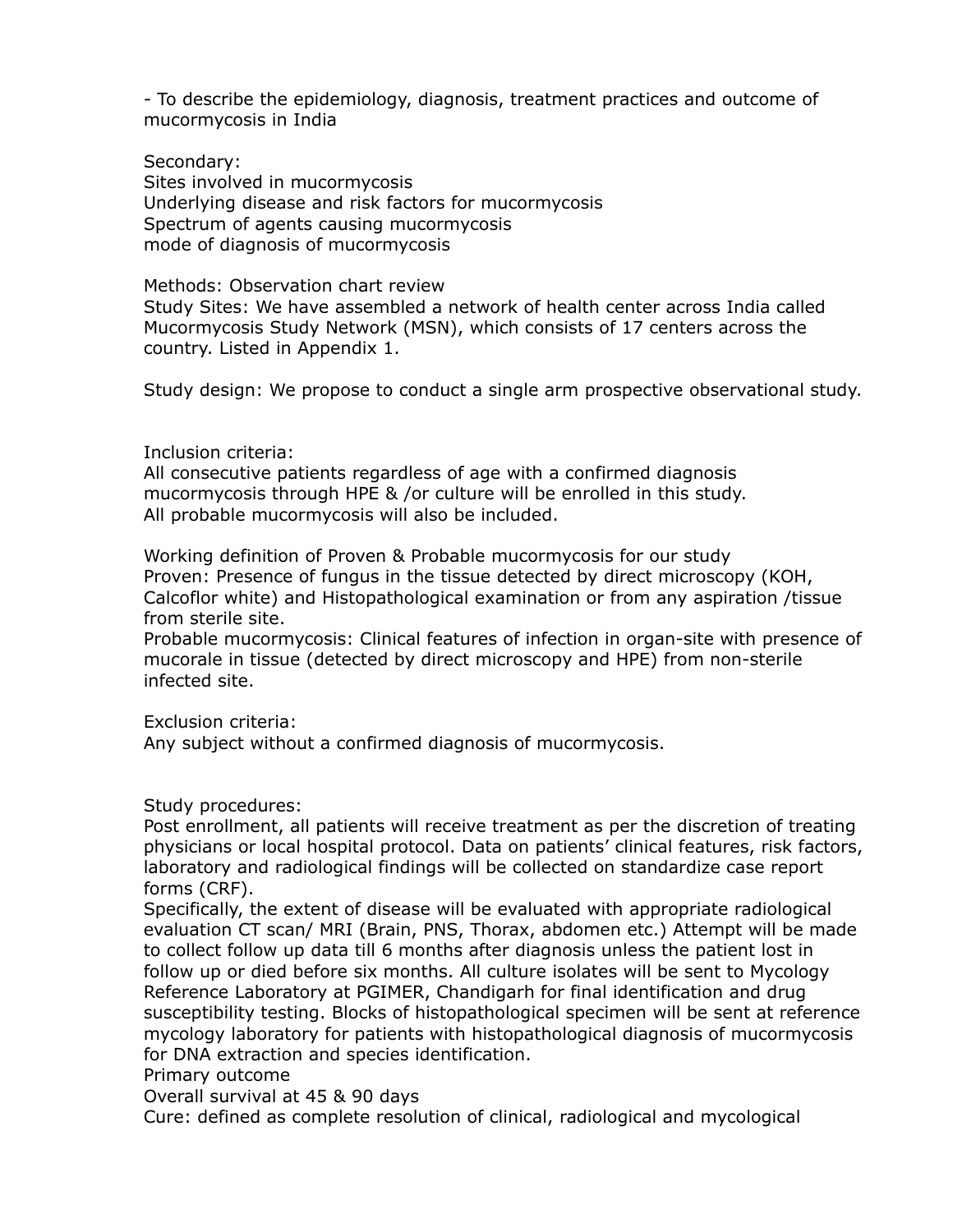evidence

Improved: Resolution of clinical features, radiological regression

Secondary outcomes

1. Grade III and IV toxicities of antifungal agents

Data Collection

Data will collect using a standardized CRF. All collected data will be entered into a database prior to analysis. Broadly data will be collected on demography, clinical characteristics, diagnosis, treatment and outcome for each patient.

Patient characteristics: Demographics, Comorbidities (Diabetes, Solid organ Transplant, GVHD requiring steroids, Febrile neutropenia, prolong neutropenia + Steroid therapy, Voriconazole exposure, Immunocompetent patient, Nosocomial [Surgical site, wooden spatula, ECG lead etc], history of road traffic accidents, tsunami, hurricane, Patients receiving immunosuppressives for collagen diseases, Use of monoclonal antibodies for treatment of variety of medical conditions, Iron overload and desferioxamine therapy, Burns patients), Organ dysfunction, Bacterial super infections

Disease characteristics: Site of disease (pulmonary, PNS, Brain, skin and soft tissue, GI, Renal etc), number of lesions, species of mucormycosis Treatment:

(1). Time to start antifungal drug after (a). Onset of disease i.e. first symptom (b). Diagnosis of mucormycosis

(2). Dose and duration of antifungal agent

(3). Time to Surgical Treatment after (a). Onset of disease i.e. first symptom (b). **Diagnosis** 

(4). Type of Surgical treatment: Radical surgery, Debridement, Repeated debridement

Adjuvant treatment used e.g. Deferasirox, posaconazole

(5). Posaconazole maintenance after completion of ABDC

Outcomes:

Overall survival (OS): OS will be measured 2 ways: from onset of first symptoms as reported by patient and from day of admission to last follow-up. **Mortality** 

Related to mucormycosis, not related to Mucormycosis

Treatment Regimen:

The study will not interfere with management at any stage. Treating physician will determine all process of patient management including diagnosis and treatment. Information on antifungal agent used, dosage used and duration of treatment will be collected.

Information on surgical treatment will be collected i.e. time to surgical treatment after diagnosis, debridement, numbers and frequency of debridement, extensive surgical resection.

Adjuvant therapy used i.e. Deferasirox or Posaconazole.

Control of diabetes, reversal of metabolic parameters, management of immunosuppression will be noted.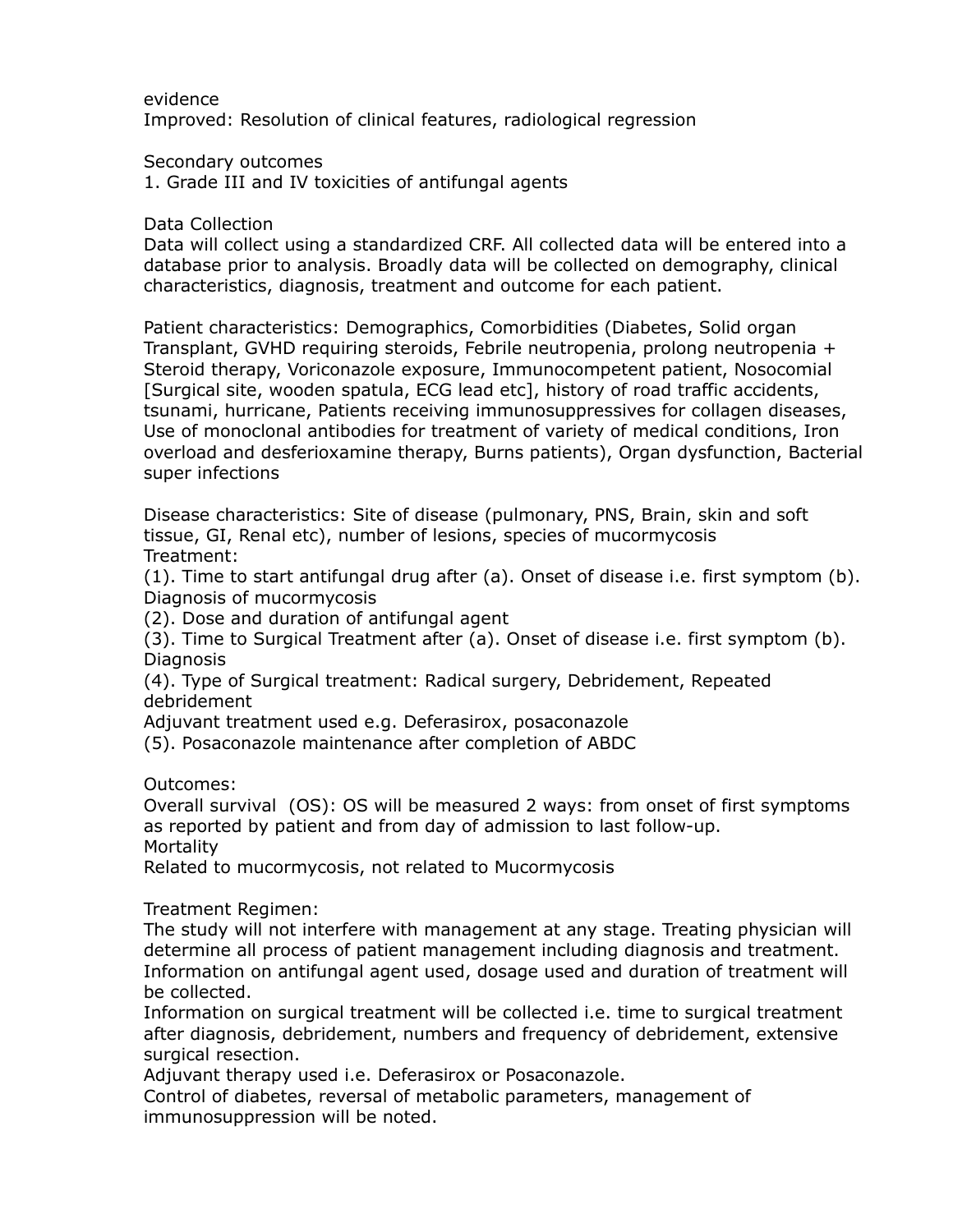Follow up data will also be collected similarly.

Patients will be assessed during hospitalization for drug compliance and toxicities. Adverse Event will be noted and graded according to standard grading system. Prior and Concomitant Therapy

The details of any prior, concomitant or follow up therapy like deferasirox or Posaconazole will also be noted

## Statistical Plan

Patient, disease and treatment characteristics will be summarized using descriptive statistics. Differences in the primary outcome of survival according to patient, disease and treatment characteristics will be assessed using a log-rank test and illustrated using the Kaplan-Meir analysis. Differences in OS will be summarized as hazard ratio along with 95% confidence intervals (CI). Differences in mortality and toxicities according to patient, disease and treatment characteristics will summarized as risk ratio along with 95% CI. All significance testing will be two sided and set at 5%.

Ethical Considerations: Each site PI will be responsible for clearance of study protocol by the respective Institutional review board(IRB)/Ethics Committee (EC). As this is observational study without any intervention, a waiver of patient consent will be requested. Site PI must submit a copy of the approval from his/her IRB/EC to the study coordinator.

Benefits and risks to the study participants: As this is an observational study, there is no risk related to the study to the participants. No immediate benefit is expected to occur to the individual patient. The study will improve the understanding of the epidemiology of Mucormycosis in India; this study will contribute valuable information to design treatment strategy to improve outcome of mucormycosis patients.

Security and Confidentiality:

Once the patient is deemed eligible, a unique number will be assigned. The site PI at each center will maintain identification of patient in accordance with each center's policies and procedures. The site PI will provide only the unique number when filling up the CRFs and transferring the data to the coordinator. Each site will be able to view the data of the patients it has enrolled, and the only aggregate data of the patients enrolled at other sites.

Funding: Expecting educational grant from Mylan India for this study Conflict of Interest

Any investigator who has a conflict of interest with this study (patent ownership, royalties, or financial gain greater than the minimum allowable by their institution, etc.) must have the conflict reviewed by a properly constituted Conflict of Interest Committee with a Committee-sanctioned conflict management plan that has been reviewed and approved by the study sponsor prior to participation in this study. Subject Stipends or Payments

No stipend will be provided to study subjects

Publication Plan

Published in appropriate journal. In the event of publication, the order of authorship will be according to the number of cases enrolled in the study. All the co-investigators of this study will be cited in the appendix of each publication. The sponsor of the study will be acknowledged in each publication. None of the sites is permitted to make any publications on it's site data, based solely on the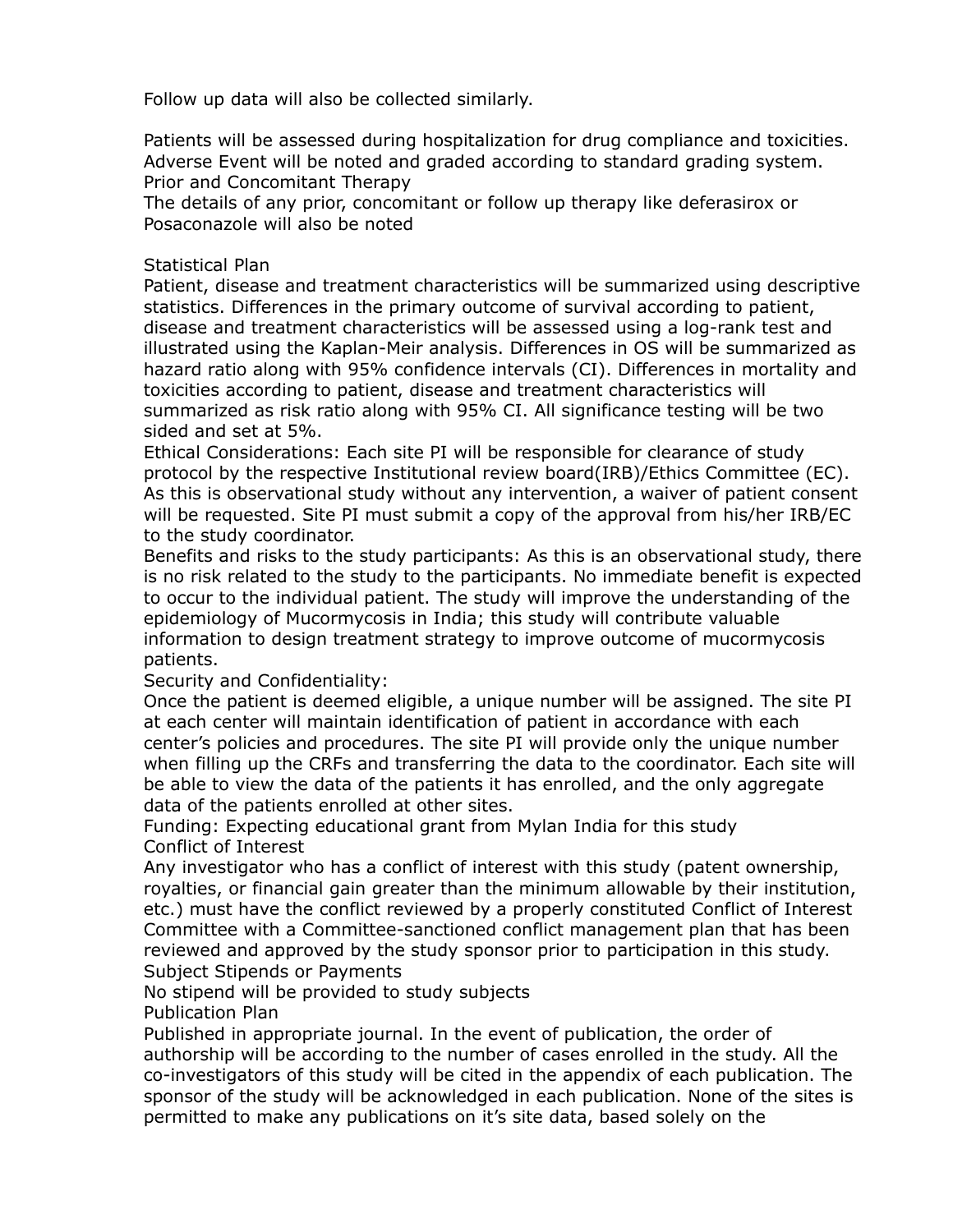parameters included in this study for the cases included in the present study. If there is any breach of this understanding, the data from that center will not be included in the final data analysis. References

1: Spellberg B, Kontoyiannis DP, Fredricks D, Morris MI, Perfect JR, Chin-Hong PV, Ibrahim AS, Brass EP. Risk factors for mortality in patients with mucormycosis. Med Mycol. 2012 Aug;50(6):611-8. doi: 10.3109/13693786.2012.669502. Epub 2012 Mar 21. PubMed PMID: 22435877.

2: Spellberg B, Ibrahim AS, Chin-Hong PV, Kontoyiannis DP, Morris MI, Perfect JR, Fredricks D, Brass EP. The Deferasirox-AmBisome Therapy for Mucormycosis (DEFEAT

Mucor) study: a randomized, double-blinded, placebo-controlled trial. J Antimicrob Chemother. 2012 Mar;67(3):715-22. doi: 10.1093/jac/dkr375. Epub 2011

Sep 20. PubMed PMID: 21937481; PubMed Central PMCID: PMC3383100.

3: Lanternier F, Sun HY, Ribaud P, Singh N, Kontoyiannis DP, Lortholary O. Mucormycosis in organ and stem cell transplant recipients. Clin Infect Dis. 2012 Jun;54(11):1629-36. doi: 10.1093/cid/cis195. Epub 2012 Mar 19. Review. PubMed PMID: 22431807.

4: Rammaert B, Lanternier F, Poir $\sqrt{\mathbb{Q}}e$  S, Kania R, Lortholary O. Diabetes and mucormycosis: a complex interplay. Diabetes Metab. 2012 Jun;38(3):193-204. doi:

10.1016/j.diabet.2012.01.002. Epub 2012 Mar 3. Review. PubMed PMID: 22386924.

5: Rammaert B, Lanternier F, Zahar JR, Dannaoui E, Bougnoux ME, Lecuit M, Lortholary O. Healthcare-associated mucormycosis. Clin Infect Dis. 2012 Feb;54 Suppl 1:S44-54. doi: 10.1093/cid/cir867. Review. PubMed PMID: 22247444.

6: Petrikkos G, Skiada A, Lortholary O, Roilides E, Walsh TJ, Kontoyiannis DP. Epidemiology and clinical manifestations of mucormycosis. Clin Infect Dis. 2012 Feb;54 Suppl 1:S23-34. doi: 10.1093/cid/cir866. Review. PubMed PMID: 22247442.

7: Enoch DA, Aliyu SH, Sule O, Lewis SJ, Karas JA. Posaconazole for the treatment of mucormycosis. Int J Antimicrob Agents. 2011 Dec;38(6):465-73. doi: 10.1016/j.ijantimicag.2011.05.010. Epub 2011 Jul 22. Review. PubMed PMID: 21782392.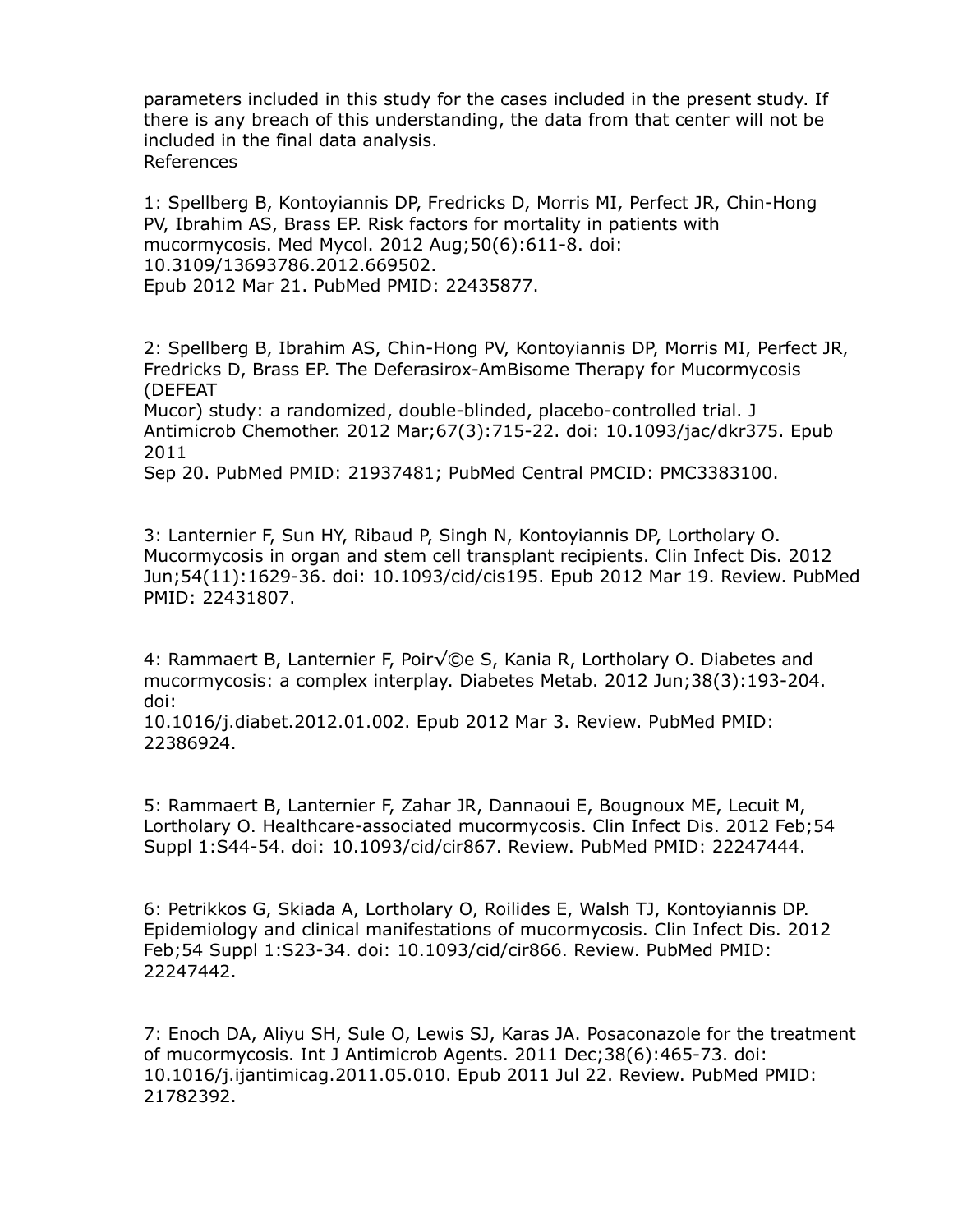8: Kontoyiannis DP, Lewis RE. How I treat mucormycosis. Blood. 2011 Aug 4;118(5):1216-24. doi: 10.1182/blood-2011-03-316430. Epub 2011 May 26. Review. PubMed PMID: 21622653; PubMed Central PMCID: PMC3292433.

9: Mallis A, Mastronikolis SN, Naxakis SS, Papadas AT. Rhinocerebral mucormycosis: an update. Eur Rev Med Pharmacol Sci. 2010 Nov;14(11):987-92. Review. PubMed PMID: 21284348.

10: Spellberg B, Walsh TJ, Kontoyiannis DP, Edwards J Jr, Ibrahim AS. Recent advances in the management of mucormycosis: from bench to bedside. Clin Infect Dis. 2009 Jun 15;48(12):1743-51. doi: 10.1086/599105. Review. PubMed PMID: 19435437; PubMed Central PMCID: PMC2809216.

11: Chakrabarti A, Chatterjee SS, Shivaprakash MR. Overview of opportunistic fungal infections in India. Nihon Ishinkin Gakkai Zasshi. 2008;49(3):165-72. Review. PubMed PMID: 18689964.

12: Chakrabarti A, Singh R. The emerging epidemiology of mould infections in developing countries. Curr Opin Infect Dis. 2011 Dec;24(6):521-6. doi: 10.1097/QCO.0b013e32834ab21e. Review. PubMed PMID: 21799406.

Attachments Study Procedures Flowchart/Table CRF Culture submission form

Appendix 1. List of participating centers

- a) PGIMER, Chandigarh arunaloke@hotmail.com
- b) Christian Medical College, Vellore, Joy Sarojini Michael MD FRCPath Professor Department of Microbiology Christian Medical College Vellore 632004 joymichael@cmcvellore.ac.in
- c) Vardhman Mahaveer Medical College and Safdarjung Hospital, Delhi. Dr Malini R Capoor. rajeevmalini@rediffmail.com
- d) Apollo Hospital, Delhi Dr. Raman Sardana ramansardana@apollohospitals.com
- e) Sanjay Gandhi Postgraduate Institute, Lucknow, Dr. Arvind Baronia arvindbaronia@hotmail.com
- f) Nijam Institute of Medical Science, Hyderabad Dr. Umabala Pamidimukkala umapamidi@gmail.com
- g) Global Hospital, Hyderabad Dr. Ranganathan Iyer